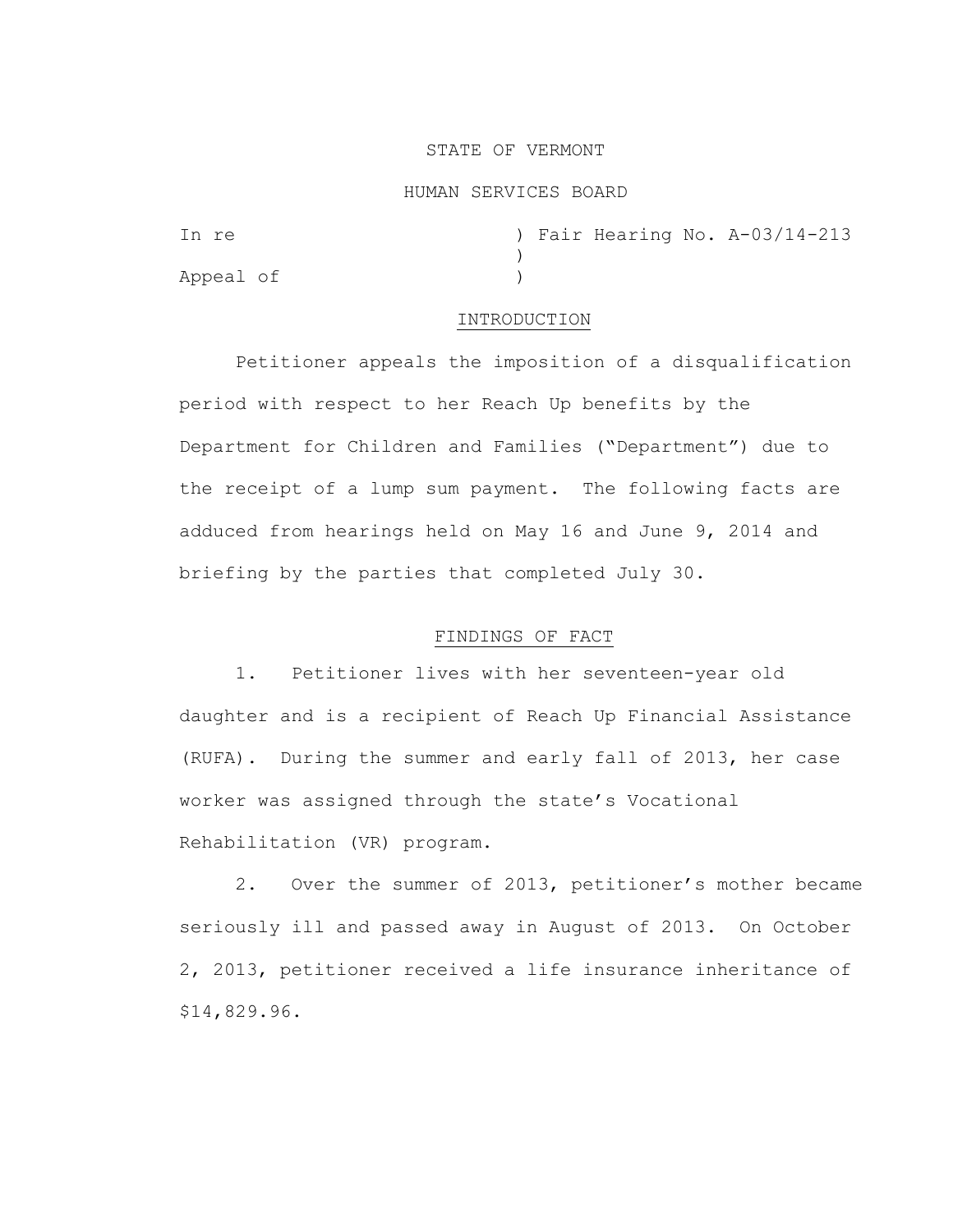3. Petitioner's RUFA case was transferred from VR to the Economic Services Division (ESD) in October, although her ESD case worker did not have contact with her until December 3, 2013, by phone.

4. Petitioner spent the entirety of her inheritance during October and November.

5. In December, the Department initiated a review of petitioner's expenditures and ultimately determined that she should be ineligible for RUFA from October 1, 2013 through June 30, 2014, based on application of the "lump sum rule." The Department determined that \$4,269.29 of the inheritance could be excluded, leaving \$10,560.67 subject to the rule.<sup>1</sup>

6. Petitioner alleges that she told her RUFA-VR case worker about her inheritance on three separate occasions, and was never given any advice or information about the operation of the lump sum rule.

7. The Department disputes that petitioner ever informed either case worker about the inheritance until

<sup>&</sup>lt;sup>1</sup>The lump sum rule disqualifies recipients for the number of months of benefits equal to the amount of the lump sum, after subtracting allowable uses of the funds. The monthly benefit amount applied is equal to the monthly standard of need plus the applicable housing allowance. Using the funds for certain expenses, as specified in the regulations, may lessen the countable amount of the lump sum and therefore lessen the period of disqualification.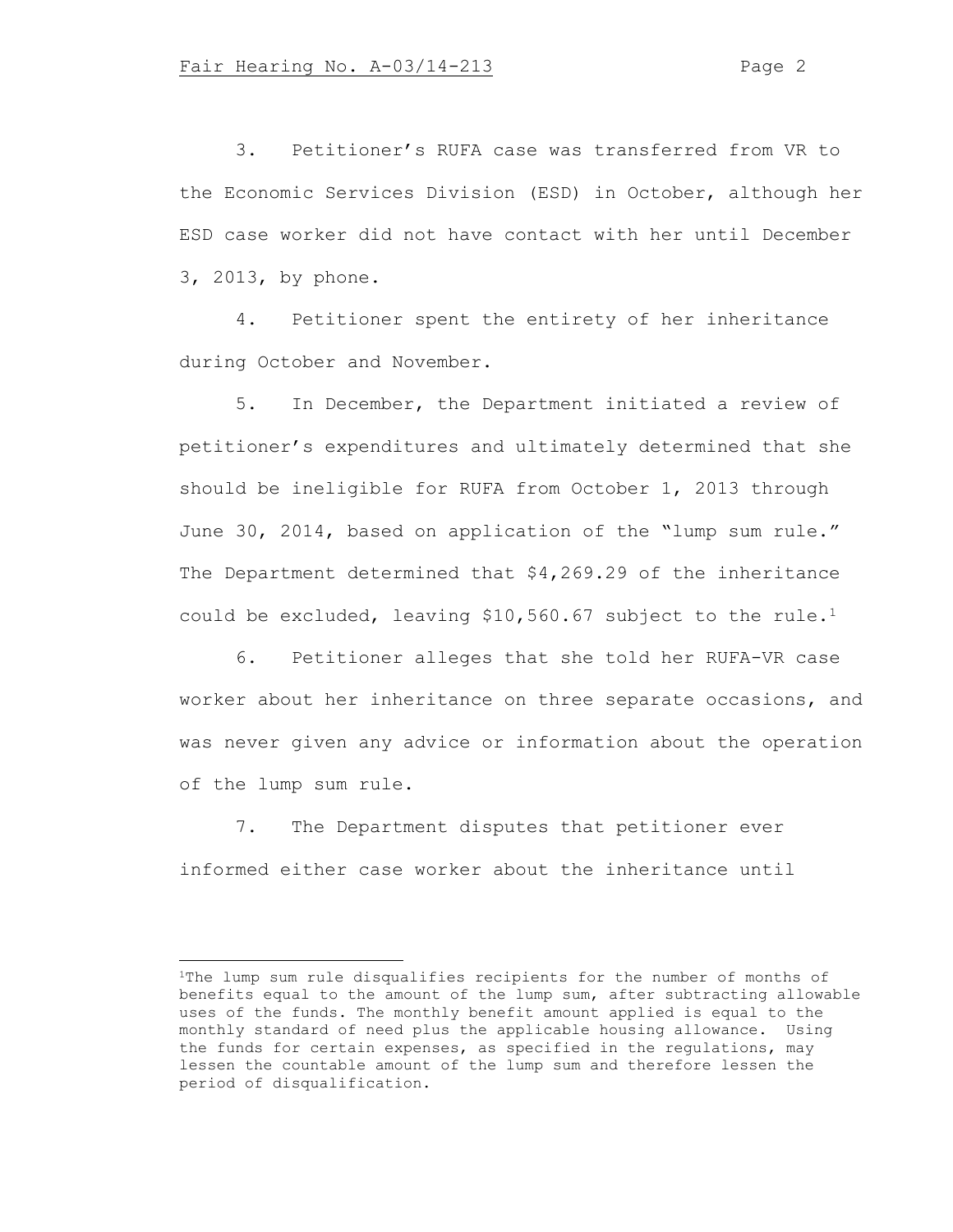meeting with her ESD case worker on December 17, 2013, by which time the funds had been spent.

8. The evidence submitted by each party is substantially incongruent and cannot be reconciled absent a credibility determination.

9. In sum, petitioner testified that:

a. She "dropped in" on her case worker sometime in September of 2013 and informed her that she would be receiving an inheritance but did not know the amount. She states that the discussion lasted just a few minutes and her case worker told her to report the inheritance when she received it. She further states that her daughter was with her when this impromptu meeting occurred.

b. After she received the inheritance on October 2, she did not report it immediately to the Department but did report it to her case worker when they spoke on the phone on October 18. She states that her VR case worker told her to discuss it with her ESD case worker after the case was transferred there.

c. She had another brief "drop-in" meeting with her case worker in October, which she states she initiated in order to report her inheritance once again,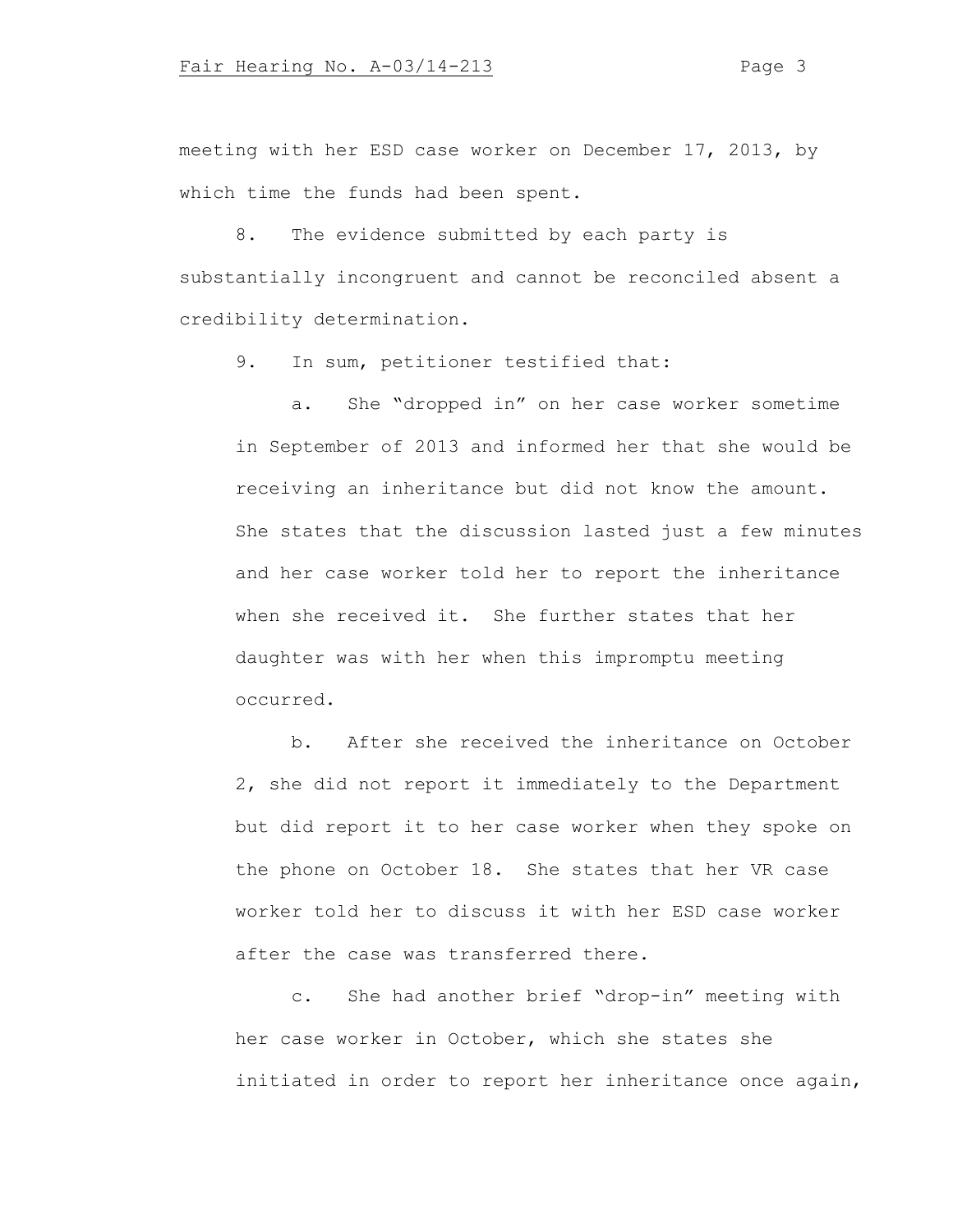and was told by the caseworker to report the inheritance "upstairs."2 Petitioner initially testified that she brought receipts with her, but later testified that was for the December meeting with her ESD case worker.

d. Petitioner states that her daughter was with her for the drop-in meetings in September and October and that they must have occurred on days that her daughter had an appointment at her psychiatrist's office, which is also in St. Albans.

e. She reported the inheritance to her new ESD case worker in a phone conversation on December 3.

10. In sum, petitioner's VR-RUFA case worker testified that:

a. She met in-person with petitioner once, on July 26, 2013.

b. She spoke on the phone with petitioner on August 26, 2013. Her casenote for that call mistakenly indicates that petitioner's father is in the hospital.

c. She spoke on the phone with petitioner on October 18, 2013. Her casenote indicates that petitioner's mother passed away several months prior.

<sup>&</sup>lt;sup>2</sup>The VR office is on the first floor of the building and the Economic Services Division is on the third floor.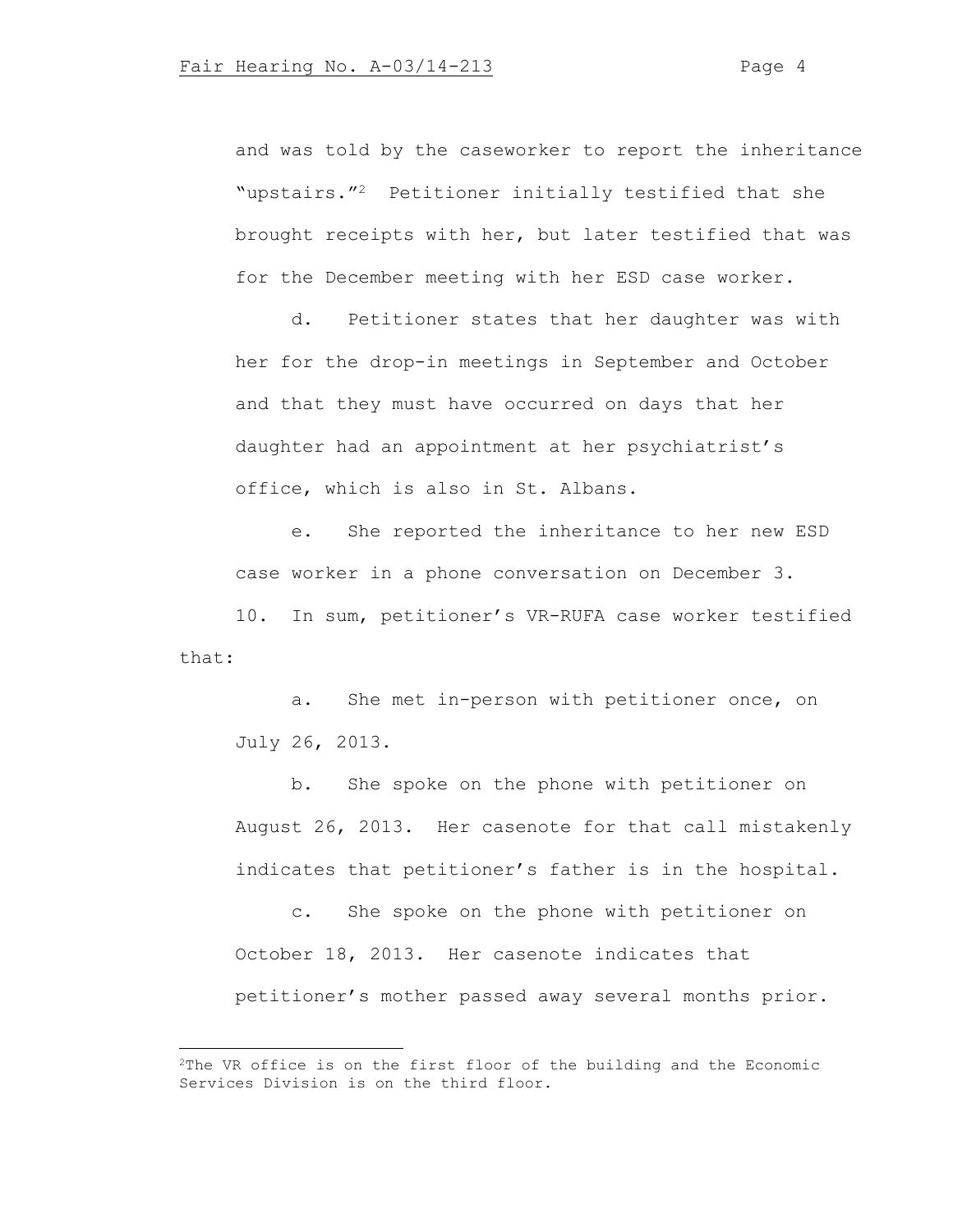d. She was never informed by petitioner, nor do her casenotes reflect such, about the inheritance.

e. Petitioner never dropped in to see her without an appointment, nor do her casenotes reflect such.

f. She has never met petitioner's daughter.

g. If she had been told about the inheritance, or if a client "dropped-in" and they had a substantive conversation, this is the type of information that she would have included in a casenote.

h. She acknowledged that her case load was high during this period.

11. The VR case worker's notes include interactions with petitioner such as phone calls to cancel or reschedule appointments, and details from their conversations about her employment challenges, personal issues, and vocational goals.

12. Petitioner's daughter testified as follows:

a. She recalls coming to meet with her mother's case worker at the Vocational Rehabilitation office. She was able to give a general description of the VR case worker.

b. She recalls coming to only one meeting. When it was suggested that the meeting was in October, she indicated "yes." When pressed further, she could not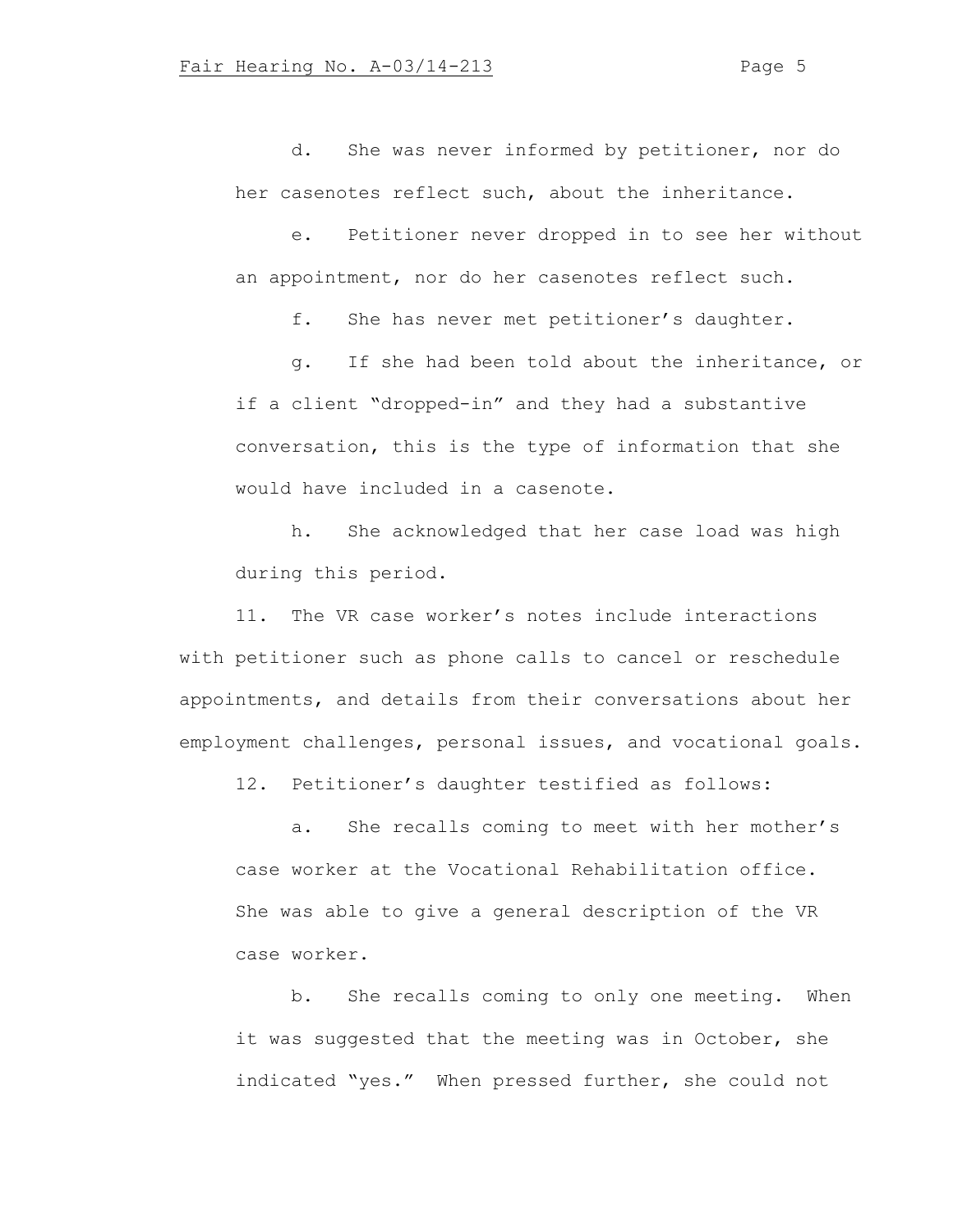recall the exact date or month or time of day, but that it was during the day, sunny, and chilly.<sup>3</sup> She did not recall whether it was before or after she attended school, on a day that she also went to her psychiatrist's office, or, if it was, whether it occurred before or after she attended the appointment. She stated that it was likely the meeting occurred sometime in the afternoon.

c. She testified variously that the meeting occurred "downstairs" and "upstairs."<sup>4</sup>

d. While she acknowledges that she was not paying attention during the entire meeting, she recalled that her mother came there to report the inheritance, and that her mother told the caseworker she had received \$13,000. She recalls the caseworker telling her mother that she needed to go see someone else to report the inheritance.

13. The daughter's school attendance is comprised of a daily tutoring session from 2:45 p.m. to 4:15 p.m.

4 See note 2, *supra*.

<sup>&</sup>lt;sup>3</sup>It is anticipated that petitioner will argue her daughter testified that the meeting occurred in October. However, this testimony came in the form of a suggestion from petitioner's counsel, and is not weighed as strongly as the daughter's testimony in response to open-ended questioning.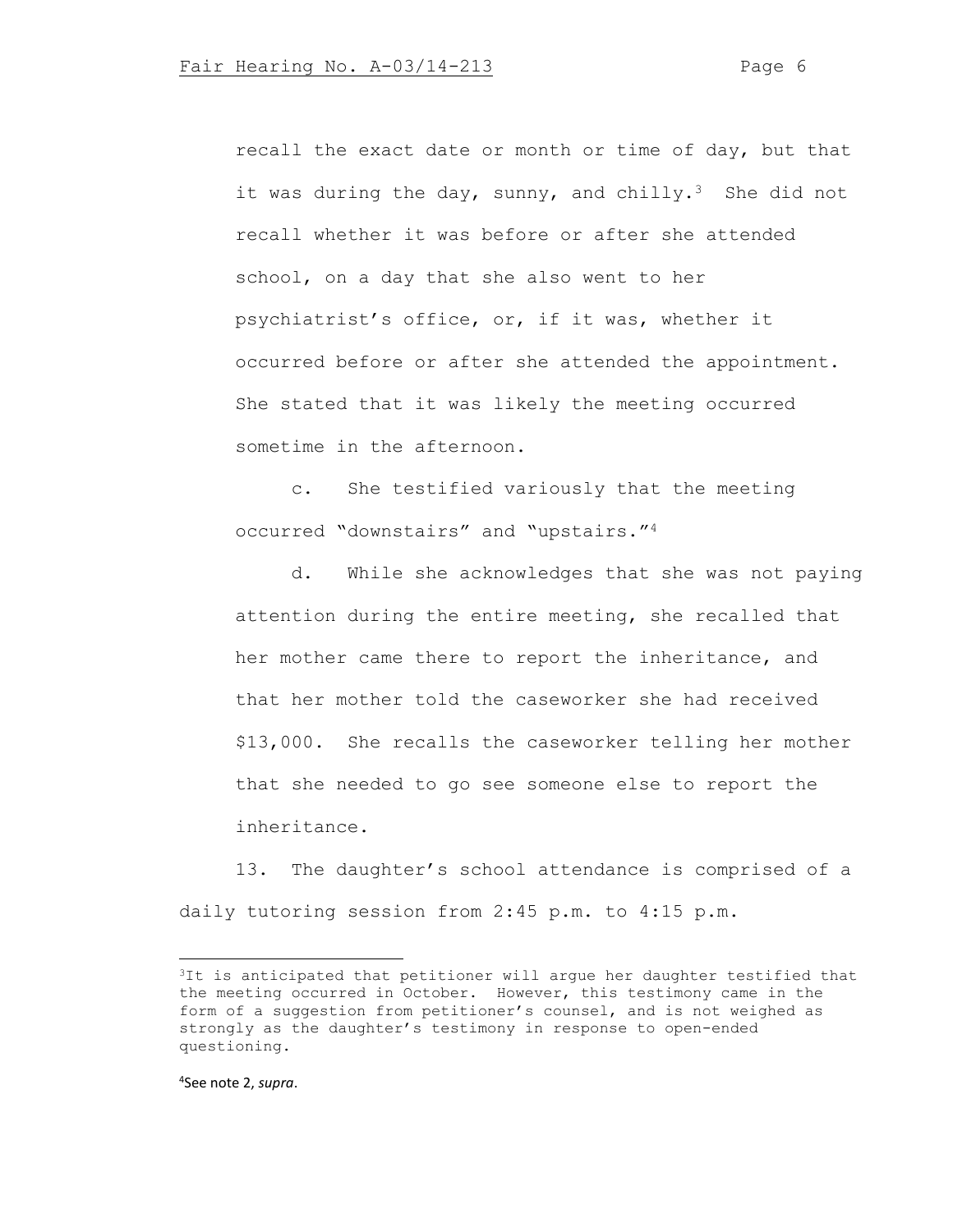14. The daughter had appointments at her psychiatrist's office on September 11, October 9, and November 14, 2013.

15. The VR caseworker had a meeting out of the office on October 9 from late morning until the end of the day, including travel time. She did not return to the office.

16. Petitioner spoke with her new ESD case worker by phone on December 3. There is no record in the case worker's notes of that conversation that the inheritance was disclosed, and the ESD case worker testified that petitioner did not disclose it at the time. This contradicts petitioner's testimony that she disclosed the inheritance on December 3.

17. There is a record of petitioner disclosing the inheritance in her meeting with the ESD case worker on December 17.

18. In general, the testimony and evidence offered by the Department is given more weight and credibility than that offered by petitioner. Petitioner's evidence lacks detail and internal consistency. Petitioner was certain that she informed her case worker about the inheritance during two "drop-in" meetings in September and October when her daughter was with her on a day she also had an appointment with her psychiatrist. Her daughter clearly testified to a single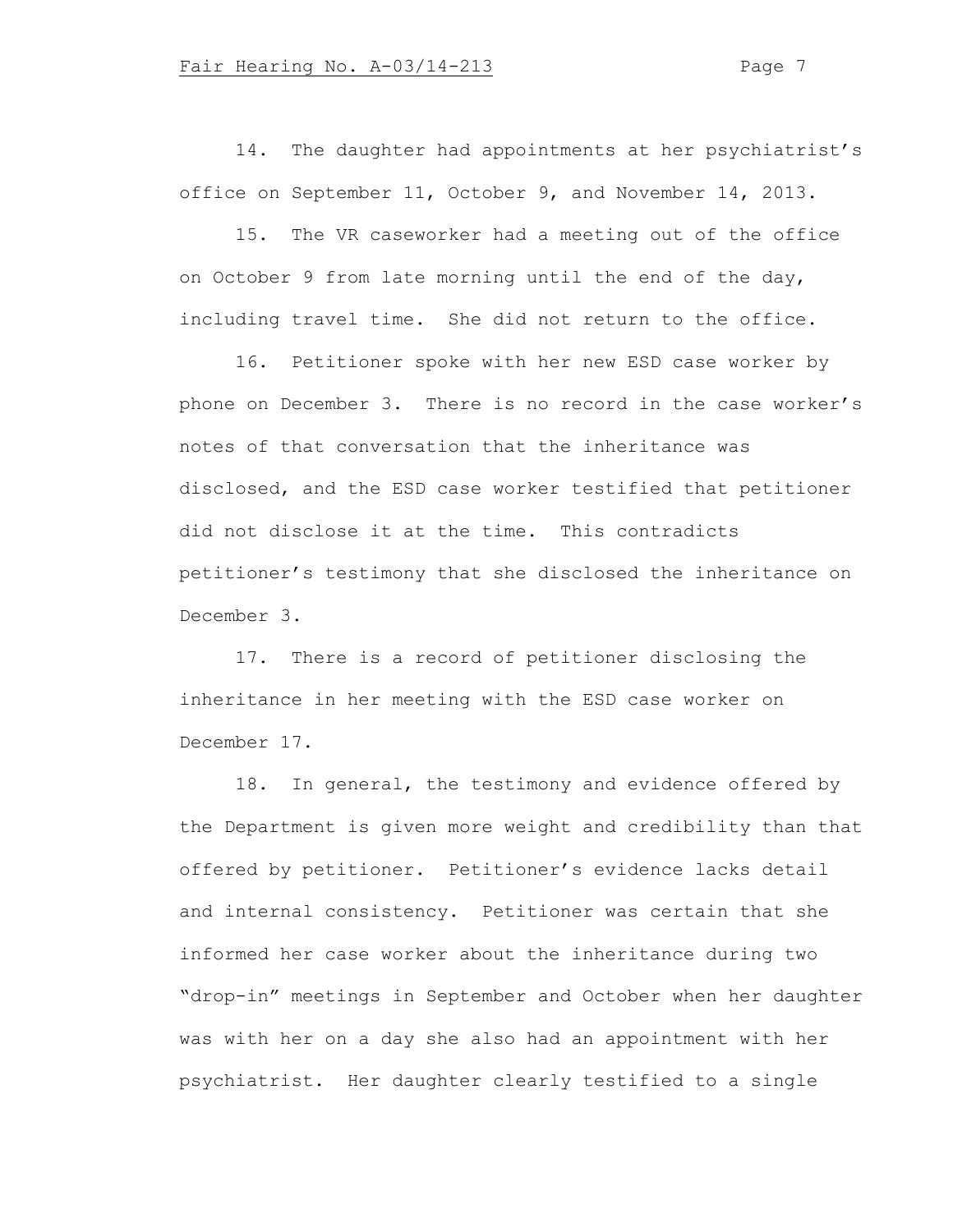meeting, could not recall the month or day, but that it was daytime, sunny, and chilly. On the only relevant day in question for petitioner's claims, October 9, a day petitioner's daughter had a psychiatrist's appointment, the VR case worker was out of the office during the time a meeting might have taken place.<sup>5</sup>

19. At its best, disregarding the inconsistencies in the testimony, petitioner's evidence suggests a meeting is just as likely to have occurred sometime in November as October; by the end of November, petitioner had spent through the inheritance.

20. Petitioner's evidence also lacked reliability. She states that she informed her VR case worker on three separate occasions about the inheritance, in September during an unscheduled meeting, by phone on October 18, and in another unscheduled meeting after October 18. After stating that she reported the inheritance on October 18, petitioner states, inexplicably, that she came in again in October to report the

<sup>5</sup>By necessity, as she acknowledges, petitioner must rely on a meeting in October. In September, she did not know how much the inheritance was, while her daughter recollects that a figure of \$13,000 was discussed. In order to accept that petitioner's daughter recollects the same meeting, it had to have occurred after September. By some point in November, the inheritance had been spent down. Petitioner argues that she "speculated" that the drop in meeting occurred on a day that her daughter had her appointment with her psychiatrist. That is inconsistent with her testimony, in which she said it "had to have been" on the same day as the appointment.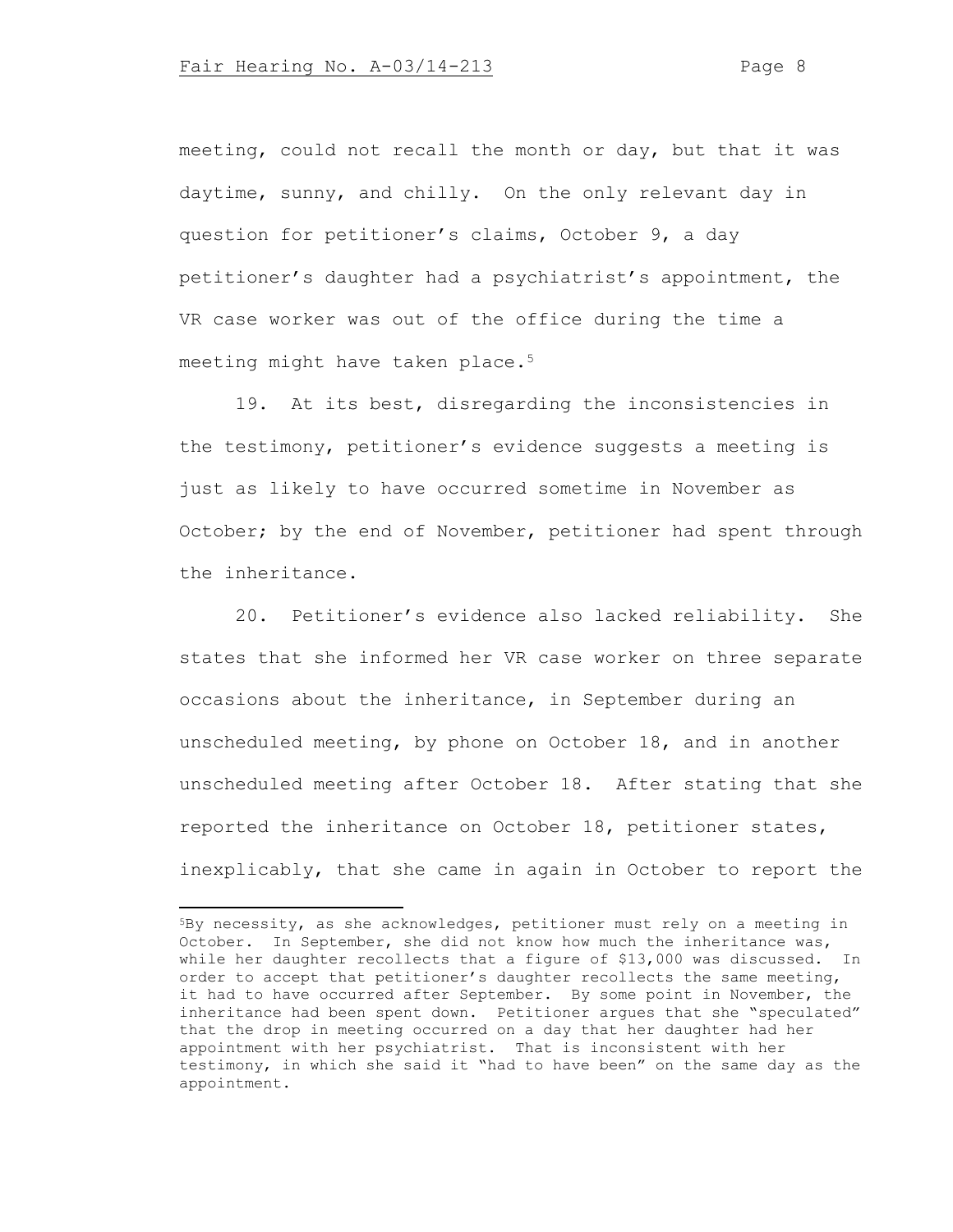inheritance to the same case worker, despite having had her case transferred to ESD. In this respect petitioner's testimony undermines itself, as there is no reason given or apparent for this third meeting. Moreover, her testimony was uncertain and confused at times, and she acknowledged struggling, understandably, to recall dates and times.

21. Petitioner's daughter also acknowledged that she could not remember with any certainty when the meeting occurred. She recalled meeting both "upstairs" and "downstairs," although the VR office is located on the first floor. She could not recall whether the meeting was before or after school, or before or after her psychiatrist's appointment.

22. The Department's sole written record relating to any meeting during the relevant time in question was the VR case worker's summary note from the October 18 phone conversation. The case worker's practice is to record such notes contemporaneously or shortly afterwards. While the note makes mention of several details concerning petitioner's family life, including the passing of her mother, and employment issues, such as the fact that she refinishes furniture on the side for additional income, there is no reference of any kind to the inheritance.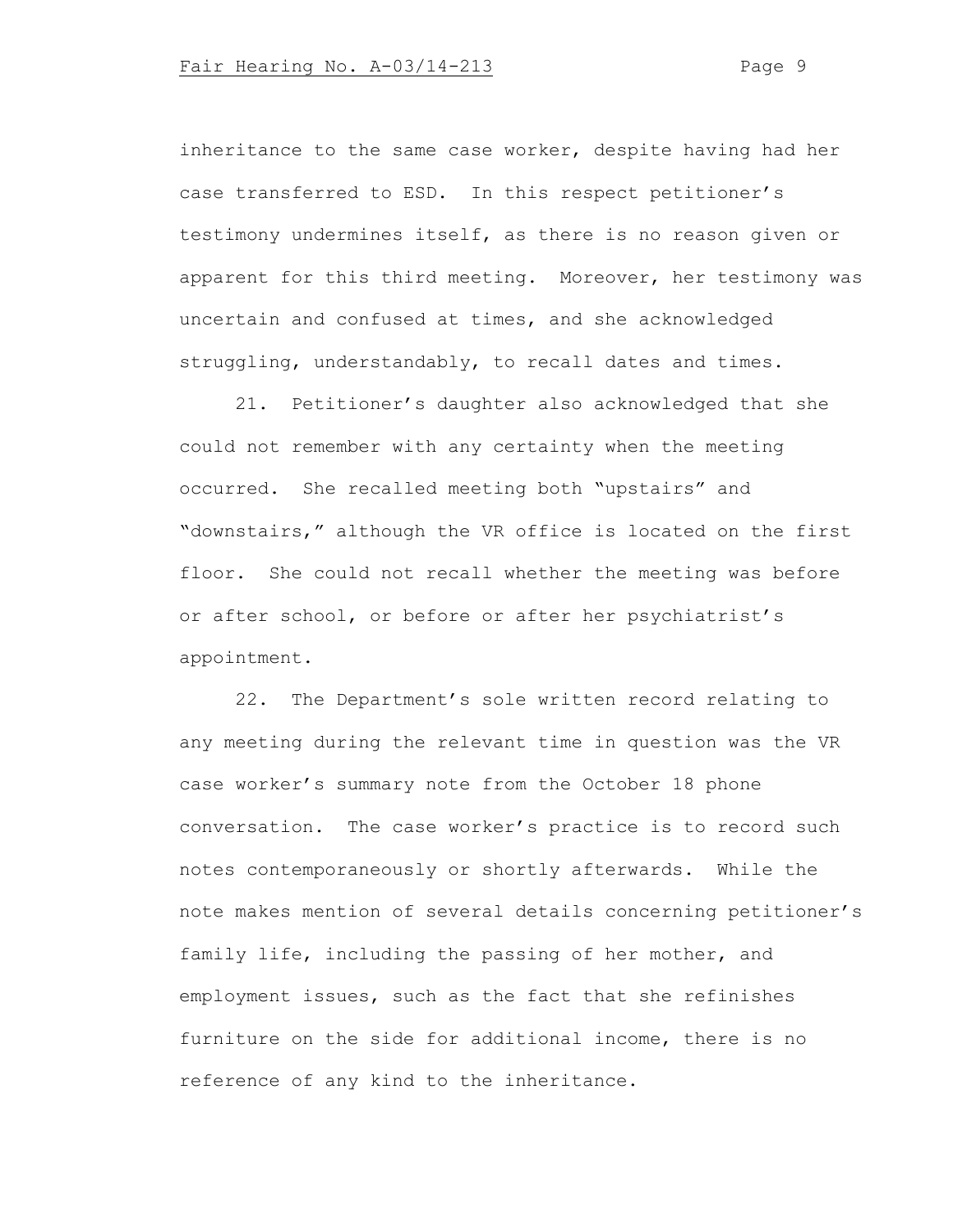23. Based on the above credibility determinations, testimony, and other evidence submitted, it is found that petitioner fails to establish notice of the inheritance prior to her expending the funds.

24. In the alternative to disregarding the entirety of the amount of the inheritance attributed to her as a resource, petitioner seeks to exclude two expenses that were not allowed by the Department.

25. One expense petitioner seeks is for the costs of a massage chair, which petitioner testified was for her arthritis and back pain. Petitioner did not submit any support from a medical provider for this item.

26. The second expense petitioner seeks is for funeral expenses, specifically flowers, an urn, granite stone, and cemetery permit. Petitioner received a loan from her employer to pay these expenses, and repaid the loan with a portion of the inheritance.

# ORDER

The Department's decision is affirmed.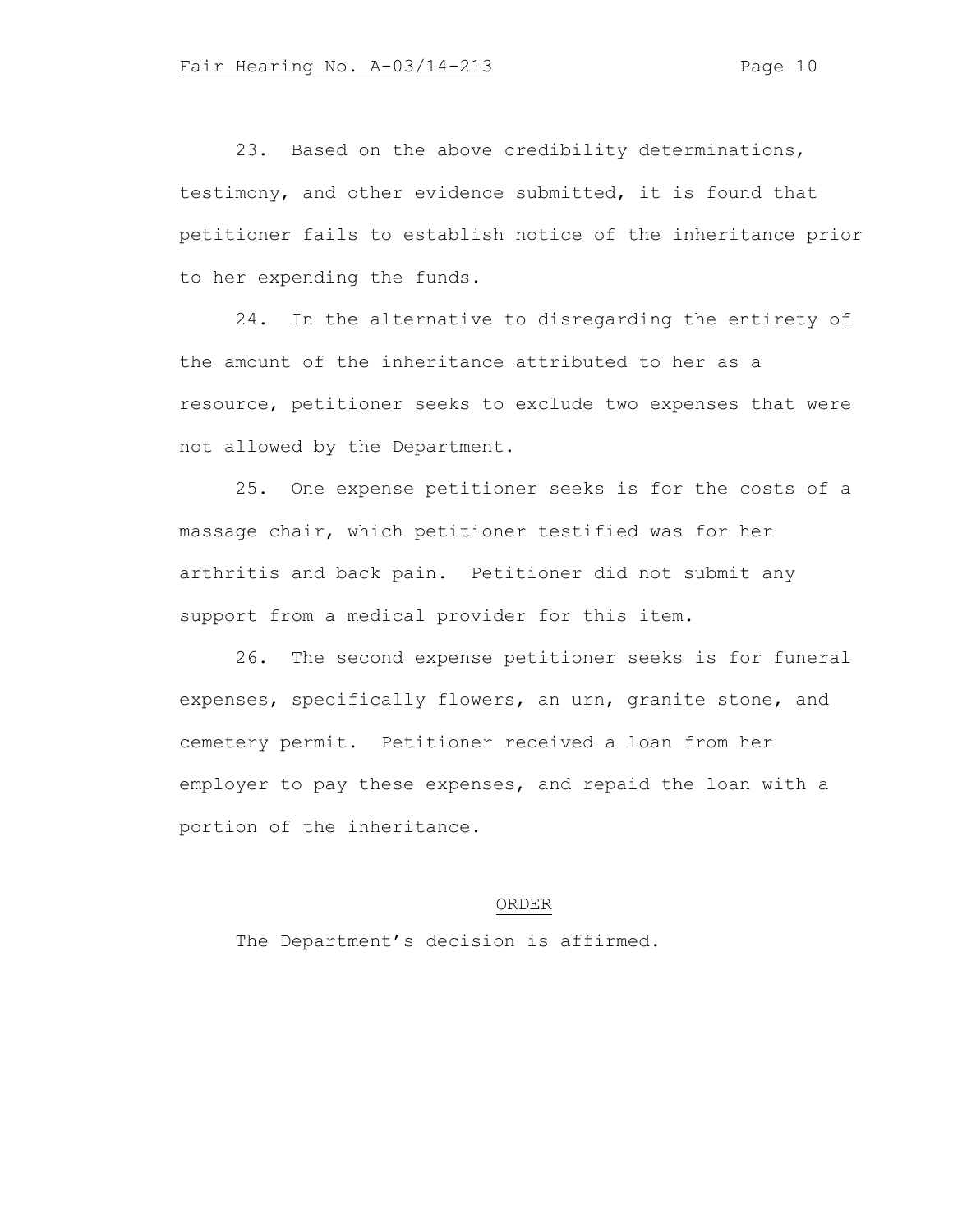### REASONS

If a Reach Up recipient receives a lump sum payment, they may be disqualified for a period of time equal to the amount of the standard of need for their household size, in addition to the applicable housing allowance, divided into the total of the lump sum amount minus any excludable expenses. *See* RUFA Rules § 2270.1. In petitioner's case, the Department determined that the lump sum rule was applicable to \$10,560.67 of petitioner's inheritance, which divided by \$1,170 (the applicable monthly standard of need plus the housing allowance), results in a nine(9) month disqualification. *Id.* It is also possible for a recipient to terminate RUFA altogether prior to receipt of the lump sum payment, spend the funds, and reapply without consequence as to the receipt of the payment.

Absent the two expenses specified above, petitioner does not dispute in general how the rule was applied, but argues the Department should be estopped from applying the rule in the first place. The Board has recognized the doctrine of equitable estoppel in prior lump sum disqualification cases. *See* Fair Hearing Nos. A-12/09-658 and B-02/09-112, and cases cited therein. The four elements of equitable estoppel are: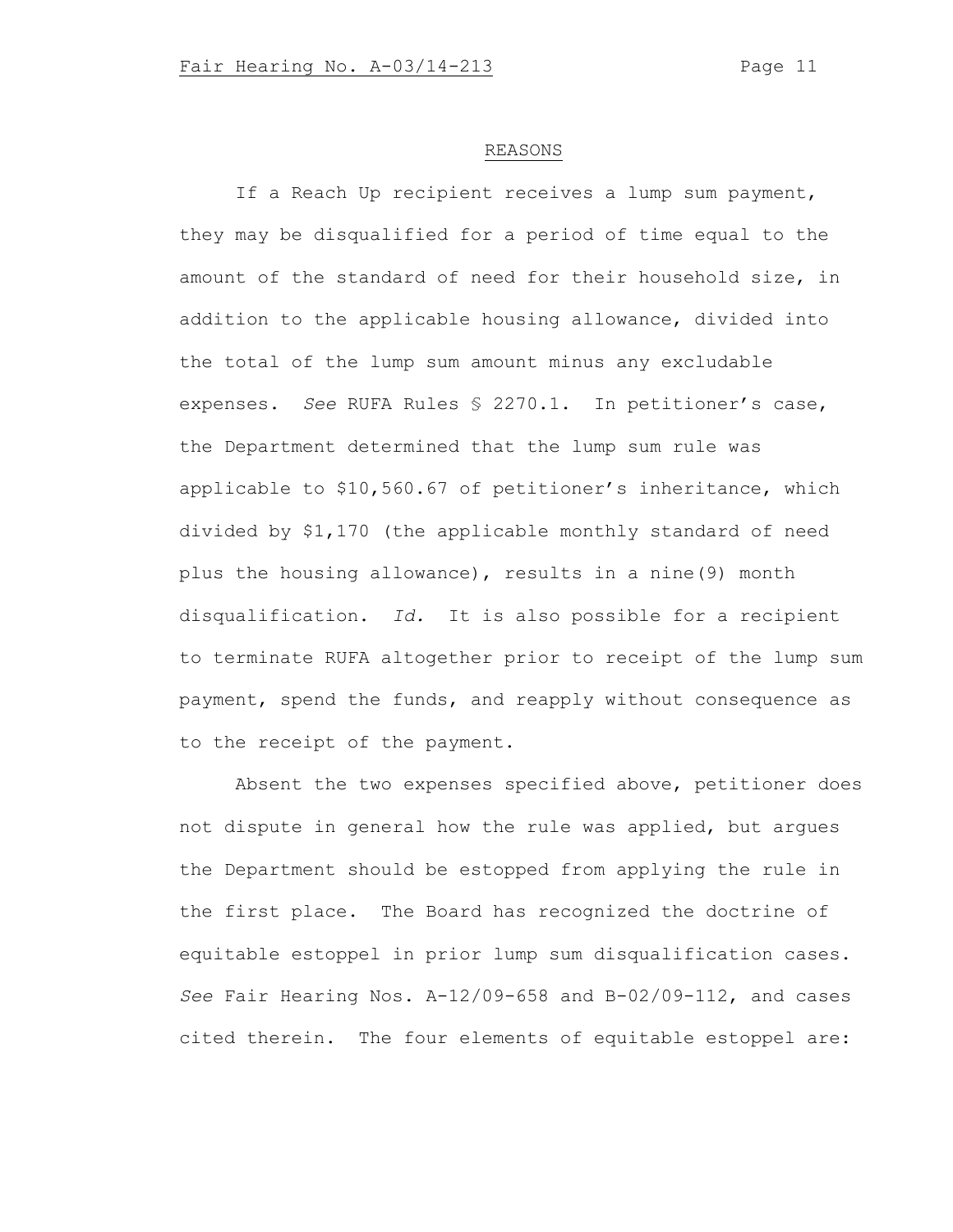(1) the party to be estopped must know the facts;

(2) the party to be estopped must intend that its conduct shall be acted upon or the acts must be such that the party asserting estoppel has a right to believe it is so intended;

(3) the party asserting estoppel must be ignorant of the true facts; and

(4) the party asserting estoppel must detrimentally rely on the conduct of the party to be estopped.

*Stevens v. Dept. of Social Welfare*, 159 Vt. 408 (1992); *see also Burlington Fire Fighter's Ass'n. v. City of Burlington*, 149 Vt. 293 (1988).

The first and only element to be considered here is whether the Department was on notice of petitioner's inheritance, i.e. did the Department "know the facts." *Id.* The evidence fails to establish that the Department was on notice to "know the facts" as required under the doctrine of equitable estoppel.

Not only was petitioner's evidence internally contradictory as to the issue of notice, it lacked specificity and reliability as found in the credibility determination above. *Even assuming* the Department was put on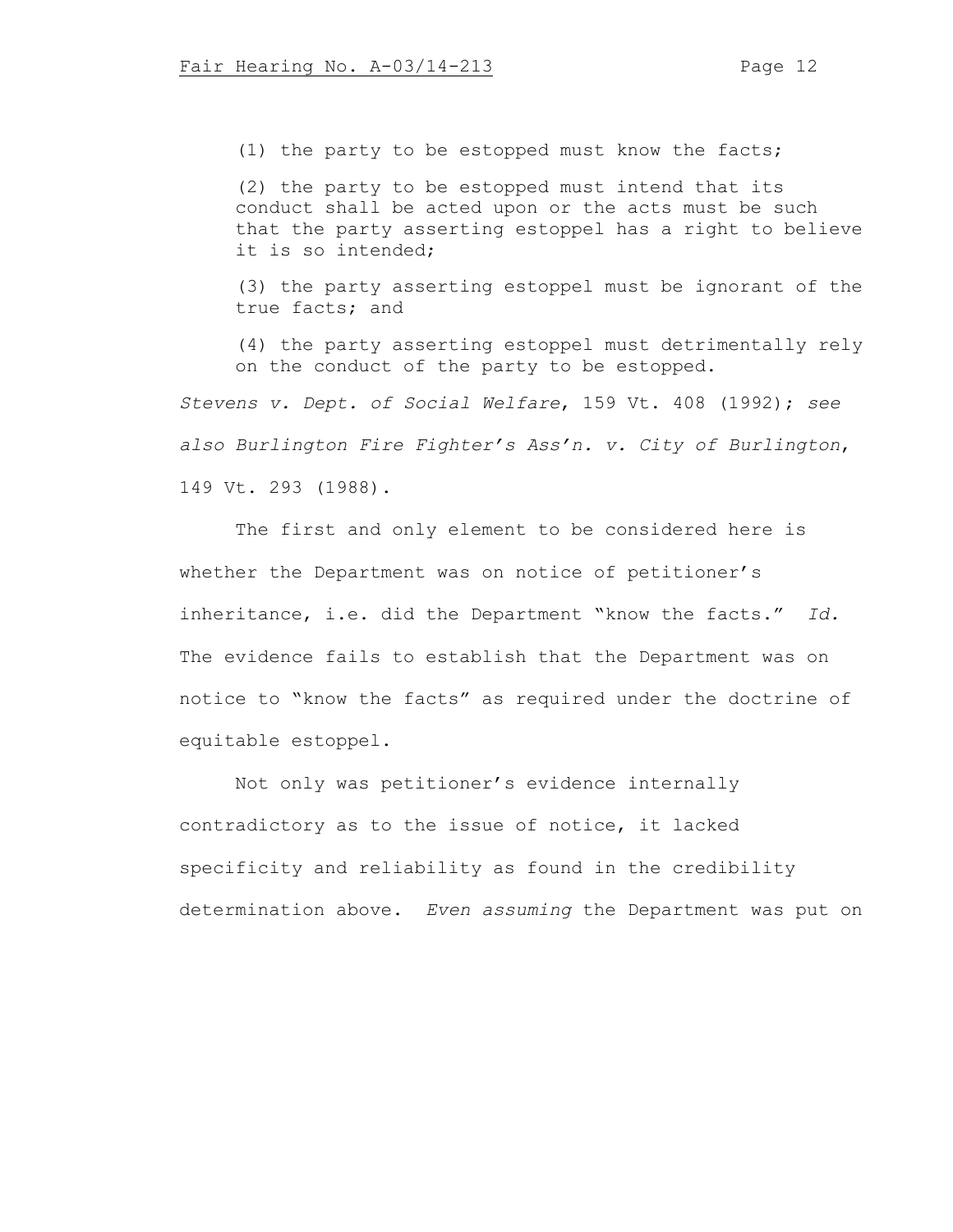notice, it was not clear as to when and how.6 Prior Board decisions considering estoppel have involved "advanced and repeated" efforts to notify the Department and a concomitant failure of the Department to adequately advise petitioners of the lump sum rule and their options. *See* Fair Hearing No. B-02/09-112 (refusing to apply estoppel where petitioner informed the Department contemporaneous with receipt of the lump sum and did not wait to receive information about how it might affect her RUFA, thus failing to show detrimental reliance).

Similarly, in Fair Hearing No. A-12/09-658, where the Board found that the elements of estoppel had been met, the Department was clearly put on advance notice and the case worker discussed the lump sum rule but failed to adequately explain the rules or the options to petitioner. Here, the evidence submitted by petitioner does not establish such notice.

Petitioner also fails to establish her case with respect to the issue of excludable expenses. She has presented no

<sup>6</sup>It is not necessary to address a secondary question of whether an impromptu "drop-in" meeting legally notices the Department and triggers the obligations set forth in prior Board decisions. *See* e.g., Fair Hearing No B-02/09-112 ("In each case [where the Board applied estoppel], the petitioner gave the Department advance notice (over several months) and *repeatedly* asked their caseworkers if their grant would be affected and what they needed to do to keep their grants.").